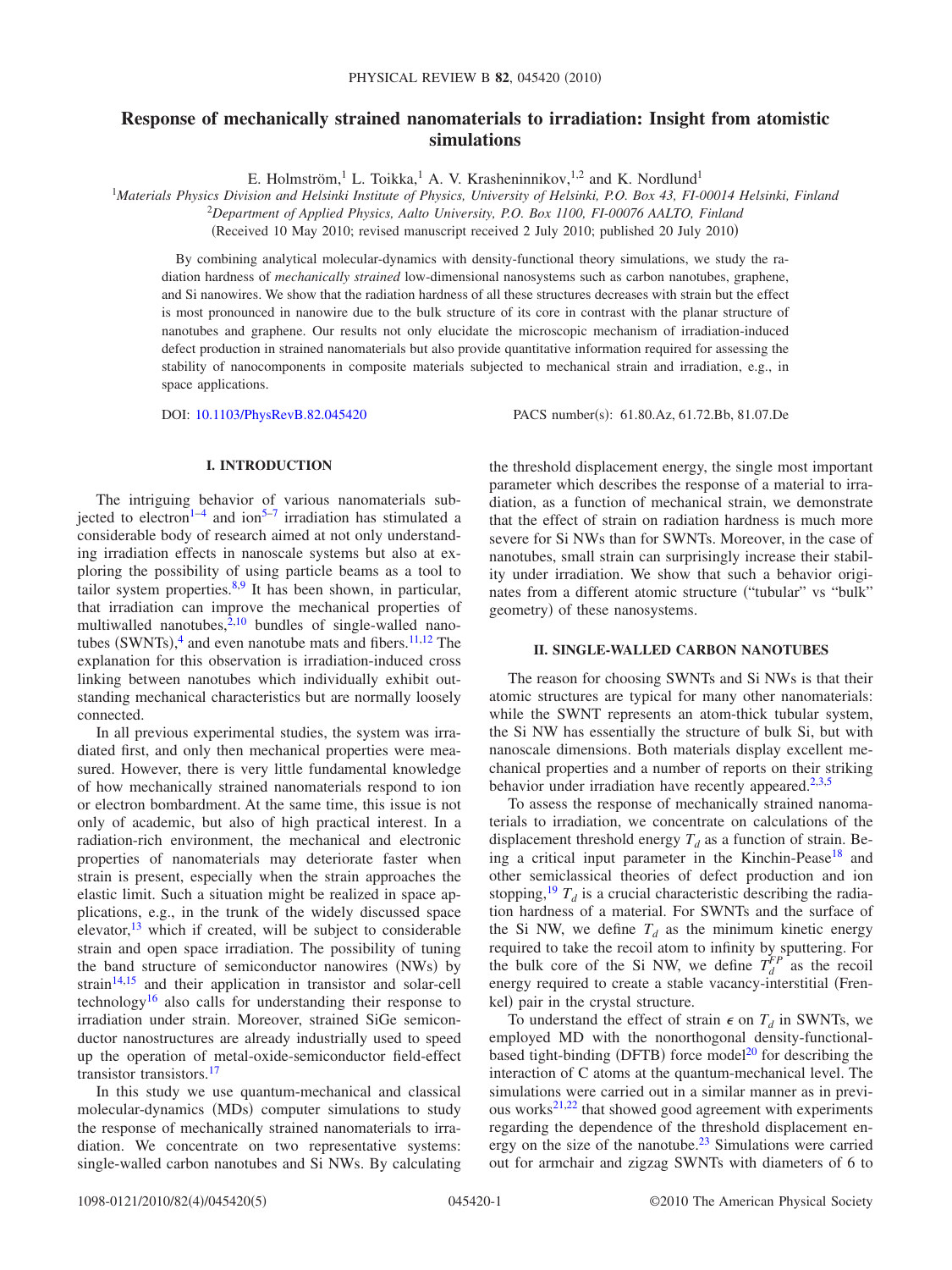<span id="page-1-0"></span>

FIG. 1. (Color online) (a) Displacement threshold energy  $T_d$  as a function of strain calculated dynamically using DFTB molecular dynamics in nanotubes with various chiralities and in graphene.  $T_d$ is normalized to the value of  $T_d^{s,(0)}$  at zero strain. (b) Energy  $E_\infty$  required to take a C atom to infinity as a function of strain calculated statically using the DFTB model for the same nanotubes. The inset shows the simulation setup used.

17 Å and lengths of 12−23 Å. Periodic boundary conditions along the tube axis were used. The atom positions were fully optimized for every strain value. After assigning the initial kinetic energy to one of the atoms, free MD was run for 1 ps. The recoil momentum vector was perpendicular to the SWNT surface, as such a configuration corresponds to the smallest escape energy.<sup>22</sup> The absolute values of  $T<sub>d</sub>$  were in the range of 17–21 eV in agreement with previous calculations[.21](#page-4-15)[,22](#page-4-16)

Figure  $1(a)$  $1(a)$  shows  $T_d$  as a function of  $\epsilon$  for SWNTs with various chiralities. To facilitate the comparison of the results for different tubes,  $T_d$  was normalized over the displacement threshold energy for the unstrained system,  $T_d^{(0)}$ . It is evident that although the results depend on the tube chirality, for all the SWNTs studied,  $T_d$  insignificantly (less than 4%) decreases for  $\epsilon$  up to 5%. An  $\epsilon$  of  $\sim$ 10% brings a more notable drop in  $T_d$  of about 5–15 %. We also carried out simulations for zigzag and armchair graphene ribbons with qualitatively similar results. Such a general behavior can be expected, as strain weakens C-C bonds, so that less energy is required for bond rupture. Surprisingly for some nanotubes, however, a small strain gives rise to an *increase* in  $T_d$ .

To understand the origin of this effect, which may arise from strain-related changes in the potential barrier for atomic displacement or from energetics of the strained tube, we also calculated statically the energy  $E_{\infty}$  required to take a C atom to infinity,

$$
E_{\infty} = E(N - 1) + E(1) - E(N), \tag{1}
$$

<span id="page-1-2"></span>where  $E(1)$  is the energy of an isolated C atom,  $E(N-1)$  is the total energy of the system with a single vacancy, and  $E(N)$  is the energy of the pristine system composed of  $N$ atoms. The static DFTB simulations gave qualitatively similar results as the dynamical simulations, Fig.  $1(b)$  $1(b)$ , indicating that the increase in  $T<sub>d</sub>$  for small values of  $\epsilon$  is associated mostly with the energetics of defects, although dynamic ef-

<span id="page-1-1"></span>

FIG. 2. (Color online) Energy  $E_{\infty}$  required to take a C atom to infinity from  $(5,5)$  and  $(10,0)$  nanotubes as a function of strain as calculated by the plane-wave DFT code VASP and DFTB. The DFT results for the cohesive energy  $E_{coh}$  and single vacancy formation energy  $E_{SV}$  are also shown.

fects such as changes in the recoil direction corresponding to the minimum escape energy may also contribute.

As the DFTB approach makes use of a considerable number of approximations, we also calculated  $E_{\infty}$  within the framework of rigorous density-functional theory (DFT) as implemented in the plane-wave (PW) basis-set VASP (Ref.  $(24)$  $(24)$  $(24)$  code. We used projector augmented wave potentials<sup>25</sup> to describe the core electrons and the generalized gradient approximation $^{26}$  for exchange and correlation. A kineticenergy cutoff of 400 eV was used. Increasing the cutoff energy up to 600 eV changed the bonding energies by less than 10 meV. The same accuracy was also achieved with respect to the **k**-point sampling over the Brillouin zone (with meshes up to  $15 \text{ k}$  points along the tube axis). This approach has been demonstrated to be adequate for the modeling of de-fects in graphitic systems.<sup>27,[28](#page-4-22)</sup> Figure [2](#page-1-1) shows  $E_{\infty}$  as a function of  $\epsilon$  for the (5,5) and (12,0) SWNTs. The PW-DFT and DFTB results are in qualitative agreement, although the PW-DFT approach gives a smaller increase in  $E_{\infty}$ . Thus, the unexpected enhancement of  $T_d$  and  $E_\infty$ , which can be associated with a higher radiation tolerance, is not an artifact of the DFTB approach or our simulation setup used in the dynamical calculations.

We note that Eq.  $(1)$  $(1)$  $(1)$  can be rewritten in terms of the well-defined physical quantities of cohesive energy  $E_{coh}$  and single-vacancy (SV) formation energy  $E_{SV}$ , as

$$
E_{\infty} = |E_{\text{coh}}| + |E_{\text{SV}}|,\tag{2}
$$

<span id="page-1-3"></span>where the energies are defined, as usual, as

$$
E_{\rm coh} = E(N)/N - E(1),\tag{3}
$$

$$
E_{SV} = E(N-1) + E(N)/N - E(N).
$$
 (4)

As  $E_{SV}$  is positively defined, while  $E_{coh}$  is negative, absolute values are used in Eq.  $(2)$  $(2)$  $(2)$  to make the analysis more transparent.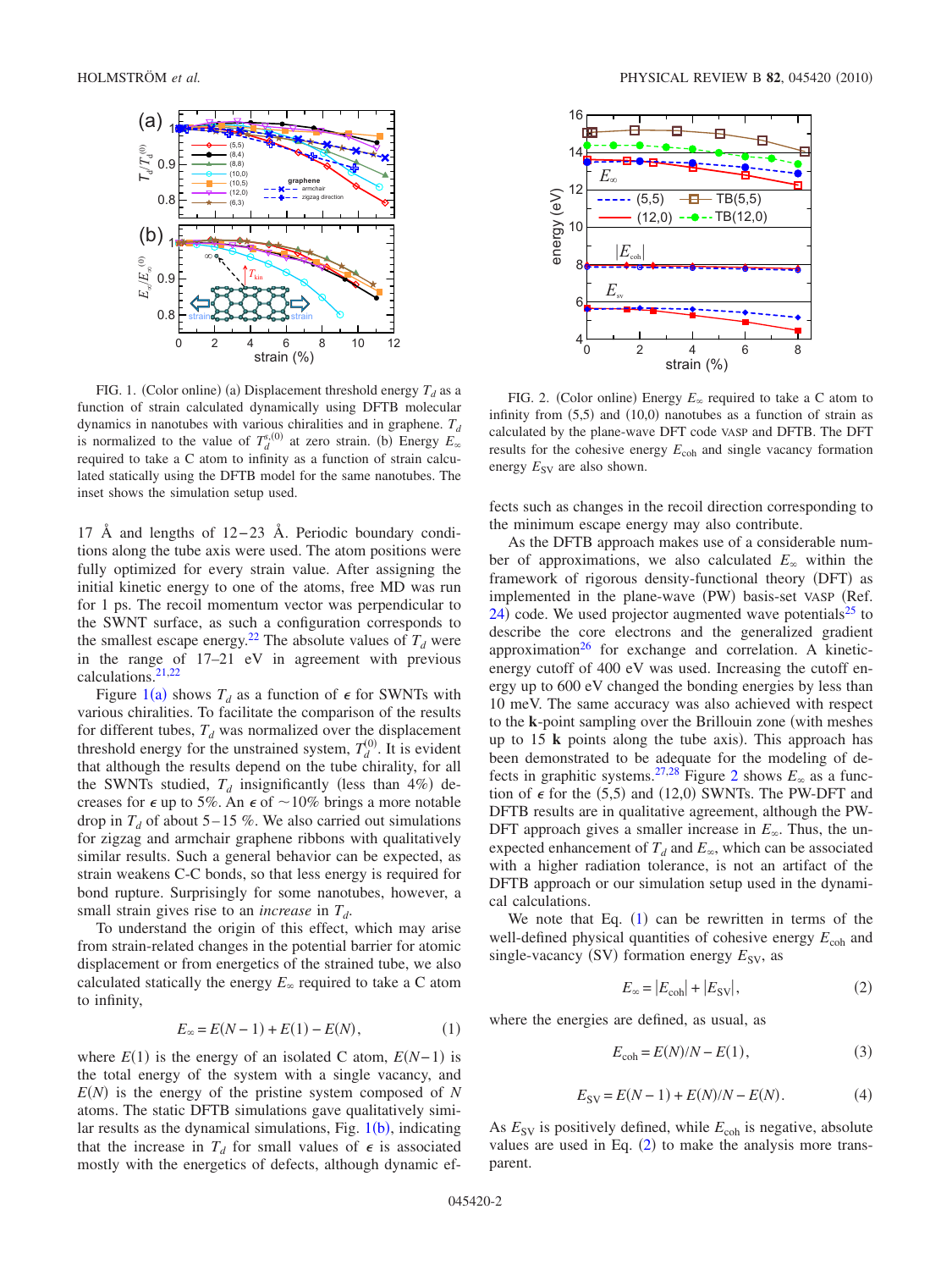$E_{\rm coh}$  and  $E_{\rm SV}$  are presented in Fig. [2](#page-1-1) for the  $(5,5)$  and (12,0) SWNTs. As expected,  $E_{coh}$  monotonically drops with  $\epsilon$ as all the bonds are weakened.  $E_{SV}$  slightly increases at  $\epsilon$  $>$  2%, then drops. To understand this effect, one should recall that the SV in graphene and SWNTs reconstructs<sup>29</sup> by forming a new bond oriented perpendicular to the tube axis. This gives rise to a local contraction of the SWNT diameter, and, due to the elasticity of the carbon network, to a minor expansion along the  $axis.<sup>29</sup>$  Small increase in the SWNT length at small  $\epsilon$  gives rise to a counter effect of bond weakening. Depending on chirality, the bonds can be oriented in different ways in the SWNT, so the interplay between  $E_{coh}$ and  $E_{SV}$  can give rise to different net effects at small strain, whereas for large values of  $\epsilon$  the effect of bond weakening dominates.

As the changes in  $T_d$  are less than 4% for  $\epsilon$  up to 5%, one can expect that strain will not have a strong effect on the radiation tolerance of nanotube-based materials at small values of  $\epsilon$ . However, at higher strains of  $\epsilon > 10\%$  the effect may be noticeable. For example, considering the radiation spectrum of low-energy (up to 300 keV) protons at geosynchronous orbit,<sup>30</sup> a drop of  $\sim$  15% in  $T_d$  results in an increase of 30% in the damage rate in SWNTs according to a SRIM  $(Ref. 31)$  $(Ref. 31)$  $(Ref. 31)$  calculation. For 500 keV electrons, the corresponding increase in damage production is also 30%, as estimated within the McKinley-Feshbach formalism.<sup>32</sup>

#### **III. SILICON NANOWIRE**

Having assessed the effects of strain on the response of SWNTs to irradiation, we moved on to Si NWs. Previous quantum-mechanical DFT (Refs. [33](#page-4-27) and [34](#page-4-28)) and TB (Refs. [35](#page-4-29) and [36](#page-4-30)) studies of threshold defect production in silicon have focused on bulk systems with a relatively small number of atoms (about 100), as such methods are prohibitively expensive for large systems. Hence, as the number of atoms in a NW with any realistic diameter is considerably larger than in SWNTs, we could not use the DFT approach (even by using the sudden approximation approach<sup>33</sup>), and the NW was modeled using the well-established Stillinger-Weber analytical potential instead. $37$  We have recently shown that out of commonly used classical potentials, Stillinger-Weber gives threshold energies overall closest to DFT calculations. $34$  An illustration of the wire is shown in Fig.  $3(a)$  $3(a)$ . The system was 103 Å in length and 43 Å in diameter with a hexagonal cross section. The NW axis coincided with the  $\langle 111 \rangle$  direction and the  $2 \times (7.68)$  surface reconstruction<sup>38</sup> was taken into account. This has been found to be the most stable type of small-diameter Si nanowire.<sup>39</sup> The reconstructed  $[112]$  face of the wire comprises six sublattices of equivalent sites, labeled from A to F as illustrated in Fig.  $3(b)$  $3(b)$ .

First, we performed static calculations of the formation energies of low-energy point defects. We considered the SV at the surface of the wire at each of the six atomic sites. In the core of the wire, the SV, interstitial-vacancy (Frenkel) pair, and the fourfold coordinated bond defect $40,41$  $40,41$  were studied. Next, dynamical simulations were performed for investigating  $T_d^{FP}$  in the wire core and  $T_d$  at the surface. At each

<span id="page-2-0"></span>

FIG. 3. (Color online) (a) Cross section of the studied nanowire. (b) The six nonequivalent atomic sites on the surface of the wire. (c) Visualization of the threshold energy surface for an atom in the core of the wire at strains of  $\epsilon = 0\%$ , 5%, and 10% from top down. The closed  $\langle 111 \rangle$  direction is marked by "x" and the open direction by "o." (d) Results from the dynamical simulations: average threshold displacement energy in the bulk core (BA), minimum threshold energy in the core (BM), and minimum sputtering threshold energy for each atom on the surface (SA, SB, SC, SD, SE, and SF). (e) Formation energies of various defects in the core of the wire: tetrahedral interstitial (T), dumbbell or split interstitial (DB), SV, bond defect (BD), extended Frenkel pair with a dumbbell interstitial (EDFP), the same with a tetrahedral interstitial (ETFP), and a close Frenkel pair with a dumbbell interstitial (CDFP).

value of  $\epsilon$ ,  $T_d^{FP}$  in the core of the wire was determined in 1000 randomly chosen directions, and in addition to the global minimum of  $T_d^{FP}$  over all directions, the average of  $T_d^{FP}$ was calculated as the arithmetic mean over the threshold energies. Then,  $T_d$  for each of the six sites on the surface was determined.

The formation energies of defects in the core of the wire are presented in Fig.  $3(e)$  $3(e)$  as functions of  $\epsilon$ . The general theory of the effect of stress on the formation energy of a given defect is well established in the literature.<sup>42[,43](#page-4-37)</sup> In the core of the nanowire, the formation energy of the single vacancy was found to nearly perfectly follow the theoretical prediction,

$$
E_f(p) = E_f(p=0) + pV_f,
$$
 (5)

<span id="page-2-1"></span>where  $E_f$  is the formation energy of the defect,  $p$  is the total pressure, and  $V_f$  is the formation volume (formation volume tensor in the general case). Note that positive values of strain correspond to negative values of  $p$  in Eq.  $(5)$  $(5)$  $(5)$ . From this, we deduce that the behavior of the formation energies of the studied point defects in the core of the wire is practically identical to their behavior in regular bulk silicon, assuming positive  $V_f$  for interstitial-type defects and negative  $V_f$  for vacancies. The most important observation here in terms of threshold defect production is that the formation energy of the Frenkel pair decreases with  $\epsilon$ , except for a slight initial increase in the case of the extended Frenkel pair including a dumbbell interstitial. On the surface of the wire, the formation energy of the vacancy displayed little change as the wire was stretched. This is because the bonds around the atoms around a surface vacancy can rearrange to reduce the net effect of strain on the defect formation energy.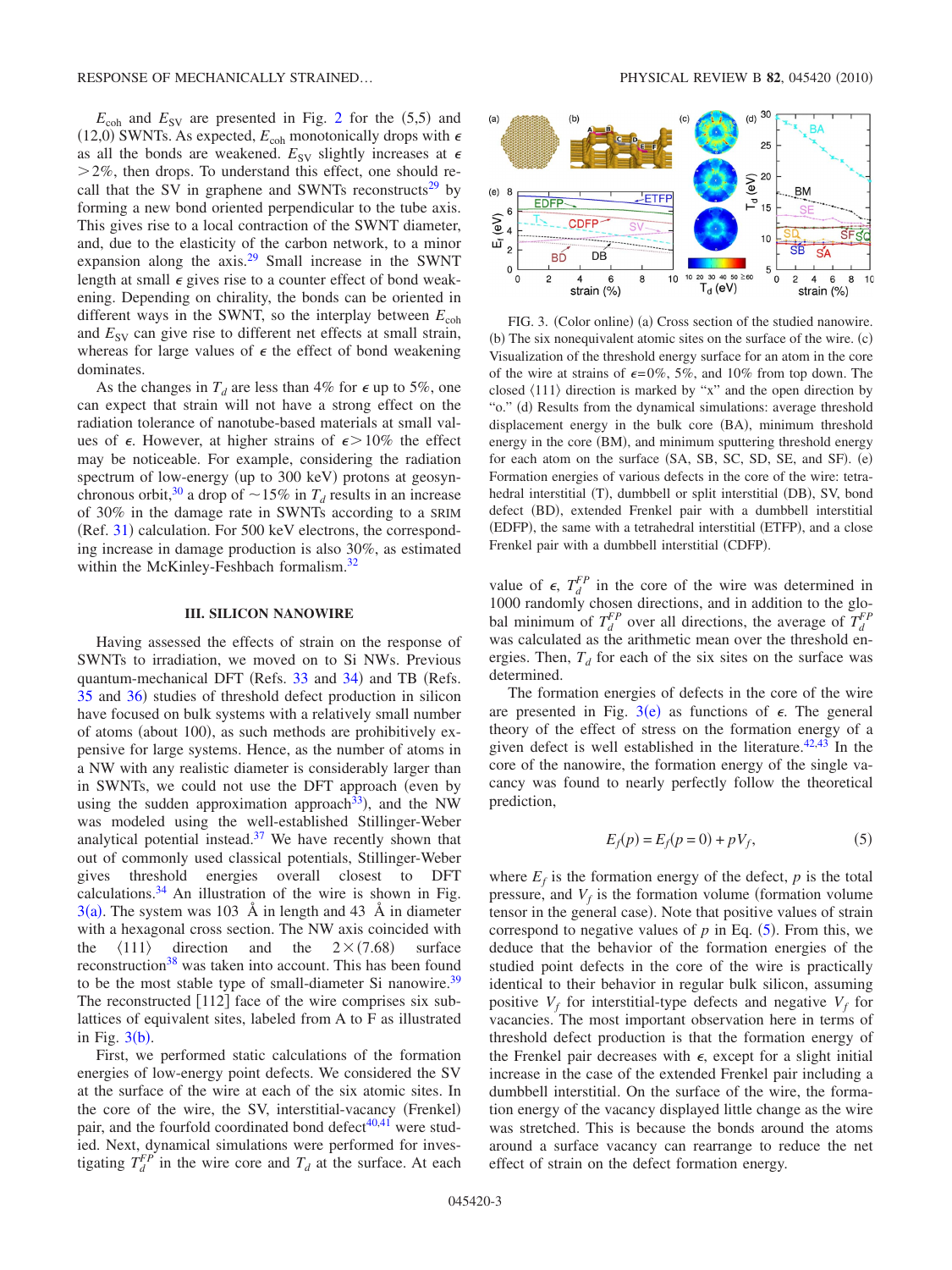The results of the dynamical simulations are presented in Figs.  $3(c)$  $3(c)$  and  $3(d)$ . In Fig.  $3(d)$ , both the average and minimum of  $T_d^{FP}$  are seen to decrease linearly as the wire is strained. These general observations can be explained by two factors. First, as the wire is stretched to  $\epsilon = 10\%$ , the volume per atom ratio in the core increases linearly from  $\sim$ 20 to  $21 \text{ Å}^3$ , which makes it easier for an atom to settle into an interstitial position. Second, as the wire is stretched, the bonds in the  $\langle 111 \rangle$  direction in particular are also stretched while the other three bonds of each atom are twisted out of their optimal orientations. This makes the bonds weaker, which is seen as an increase in the potential energy of an atom in the core by  $\sim 0.1$  eV as  $\epsilon$  approaches 10%. Now, the process of creating a Frenkel pair through an atomic recoil involves the breaking and twisting of a number of bonds in the region surrounding the recoil. Hence in the strained wire, the combination of weaker bonds and a larger volume per atom ratio makes it is easier for an atom to pave its way through the lattice and to settle into an interstitial site. From the visualization of the threshold energy surface in Fig.  $3(c)$  $3(c)$ it is seen that as the wire is strained, the maxima in  $T_d^{FP}$  are quickly smeared out, and at  $\epsilon = 10\%$  the surface is remarkably isotropic. Finally, as was the case with the SWNTs, we note a qualitative correlation between the behavior of the dynamical results for  $T<sub>d</sub>$  and the corresponding defect energetics as a function of strain.

For the surface of the wire,  $T_d$  is presented in Fig. [3](#page-2-0)(d) for each atom type. It is seen that  $T<sub>d</sub>$  remains nearly constant for atoms A, B, C, and D. This is because changes in the bond strengths of the surface atoms are very small. However, as the wire is strained, the surface structure relaxes in such a way that atoms E and F have a more direct route for sputtering, and thus they are less prone to being slowed down by atoms nearby them. This effect is partly compensated, however, for atom F by the nearby atom A, so that  $T_d$  stays nearly constant as the wire is strained. Note also the correlation of these dynamic results to the nearly constant formation energies of surface vacancies.

Armed with the knowledge of the effect of  $\epsilon$  on  $T_d$ , we can estimate the effect of strain on damage production for Si NW. Considering again the proton spectrum at a geosynchronous orbit, SRIM predicts that the damage production rate increases by 30% in the core of the wire for already  $\epsilon = 5\%$ and as much as 80% in the bulk core of the wire for  $\epsilon$ =10%. For 500 keV electrons the increase is 100% and 300%, respectively. The much lower albeit constant threshold energy of the surface atoms implies a high and constant defect production rate there, but the larger the diameter of the wire, the more significant the increase in defect production in the bulk core is.

### **IV. DISCUSSION AND CONCLUSIONS**

The comparison of the response to irradiation of mechanically strained carbon SWNTs and Si NWs indicates that although the radiation tolerance of either material decreases with strain as the stretched bonds become weaker, the effect is much stronger in NWs. This is associated with the difference in the atomic structure of these materials: while nanotubes consist of essentially "surface" atoms, Si NWs have the structure of bulk Si, but with nanoscale dimensions. As the production of defects in bulk material is governed by the availability of open space for interstitials which increases with strain, the radiation tolerance of the NWs quickly decreases with strain. One can assume that our results should be relevant to other systems with similar structure. Thus our results set the limit on strain values beyond which the effects of strain should be taken into account when estimating the radiation tolerance of not only SWNTs and Si NWs in radiation-rich environments, e.g., open space applications, but also in other nanomaterials.

In conclusion, using classical and quantum-mechanical molecular-dynamics simulations, we studied the radiation response of mechanically strained low-dimensional nanostructures. In general, the radiation hardness of SWNTs and Si NWs was found to decrease with increasing strain, but the effect is much stronger in Si NWs due to its bulklike atomic structure in contrast to the tubular structure of SWNT, a result which we believe can be extrapolated to a wide variety of nanosystems with similar atomic structures. Curiously, SWNTs with certain chiralities display a slight increase in the threshold displacement energy for small values of strain, which can be attributed to the reconstruction of the single vacancy. Additionally, the behavior of the threshold displacement energy was found to correlate qualitatively with the relevant defect formation energies in both SWNTs and Si NWs. Our results elucidate the microscopic mechanism of irradiation-induced defect production in strained nanomaterials and provide quantitative information required for assessing the stability of nanocomponents in composite materials subjected to mechanical strain and irradiation, e.g., in open space applications.

### **ACKNOWLEDGMENTS**

We thank the Finnish IT Center for Science for generous grants of computer time. This work was supported by the Academy of Finland through several projects and the Centre of Excellence program.

- <span id="page-3-0"></span><sup>1</sup> J. H. Warner, M. H. Rümmeli, L. Ge, T. Gemming, B. Montanari, N. M. Harrison, B. Büchner, and G. Briggs, [Nat. Nano](http://dx.doi.org/10.1038/nnano.2009.194)[technol.](http://dx.doi.org/10.1038/nnano.2009.194) **4**, 500 (2009).
- <span id="page-3-2"></span>2B. Peng, M. Locascio, P. Zapol, S. Li, S. L. Mielke, G. C. Schatz, and H. D. Espinosa, [Nat. Nanotechnol.](http://dx.doi.org/10.1038/nnano.2008.211) 3, 626 (2008).
- <span id="page-3-3"></span>3L. Sun, F. Banhart, A. V. Krasheninnikov, J. A. Rodríguez-Manzo, M. Terrones, and P. M. Ajayan, [Science](http://dx.doi.org/10.1126/science.1124594) **312**, 1199  $(2006).$  $(2006).$  $(2006).$
- <span id="page-3-1"></span>4A. Kis, G. Csányi, J.-P. Salvetat, T.-N. Lee, E. Couteau, A. J. Kulik, W. Benoit, J. Brugger, and L. Fórro, [Nature Mater.](http://dx.doi.org/10.1038/nmat1076) **3**, 153